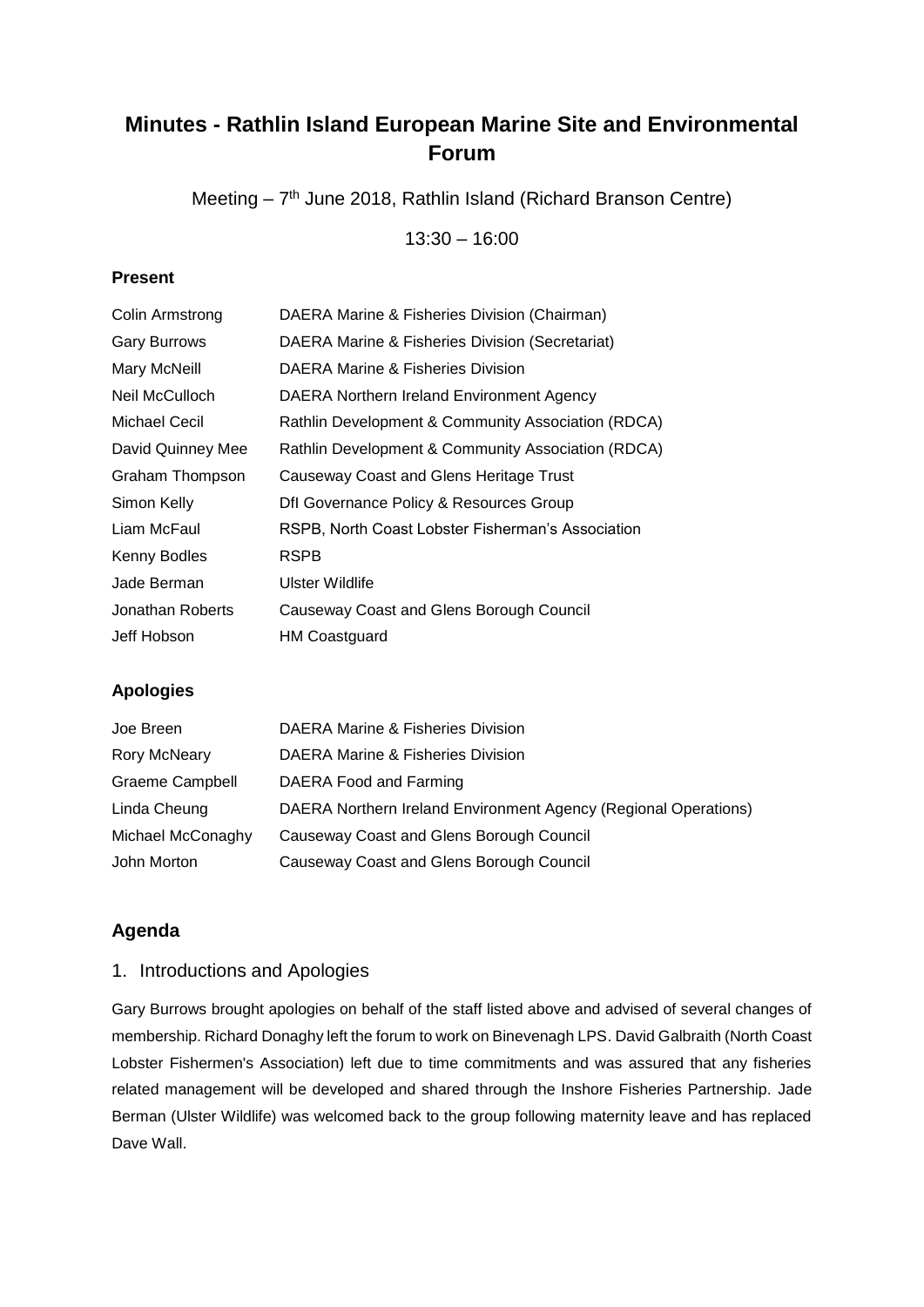# 2. Agree minutes of previous meeting (22<sup>nd</sup> November 2017)

It was noted that the action on page 9 of the draft minutes should be attributed to Graeme Campbell, not Graham Thompson. Aside from that correction, the content of the November 2017 minutes was agreed.

#### 3. Matters arising from previous minutes

Actions from November 2017 meeting:

- DAERA Marine & Fisheries to speak to NIFPO regarding the promotion of sustainable fishing around Rathlin Island. **Action completed.** NIFPO attended a meeting on north coast fisheries management measures (17th May 2018), along with local fishermen. Fisheries measures for the area from the Maidens SAC to Skerries and Causeway SAC were discussed. DAERA will also follow up with a specific meeting with Rathlin fishermen in June 2018.
- Colin Armstrong to convene a meeting of the predator control subgroup by mid December 2017. **Action carried forward.**
- Kenny Bodles to advise the predator control subgroup when the RSPB Rathlin Island Biosecurity Plan would be completed. **Discussed under agenda point 6.**
- Gary Burrows to draft literature and maps on sensitive marine protected areas, and circulate to the management forum for consultation. **Map drafted and will be ready to circulate soon.**
- DAERA and RSPB to discuss resourcing of any future monitoring of boat and seabird interactions. **Discussed under agenda item 5.**
- Neil McCulloch to advise on any concerns that NIEA has on the use of chumming to attract seabirds to vessels. **Action completed.** Very little research found on this subject but there is no strong evidence for an adverse effect on seabirds by sea angling or ecotourism boats chumming to attract target fish species. One possible concern relates to deploying chum close to seabird colonies for vulnerable species, like terns, which could draw in gulls to the area. A limited number of species may be affected, mainly shearwaters and gulls but not auks. It is possible that vulnerable species may waste energy investigating the chum.
- Dave Wall to lead on a Rathlin Island 'Extreme Clean' and to contact CCG council regarding support. **Action completed.**
- Gary Burrows to send a map of the coastal litter hotspots recorded by DAERA to Dave Wall. **Action completed.**
- Graeme Campbell to visit farmers on Rathlin Island and ascertain the reasons for the unsuccessful EMS applications. **Action carried forward.**
- RDCA to progress the installation of seal signage, including the securing of funding and all necessary permissions. **Action carried forward.**
- Michael Cecil to speak with Mary O'Driscoll regarding options for a biodiversity garden on Rathlin Island. **Action carried forward.**
- 4. Consultation on draft Northern Ireland Marine Plan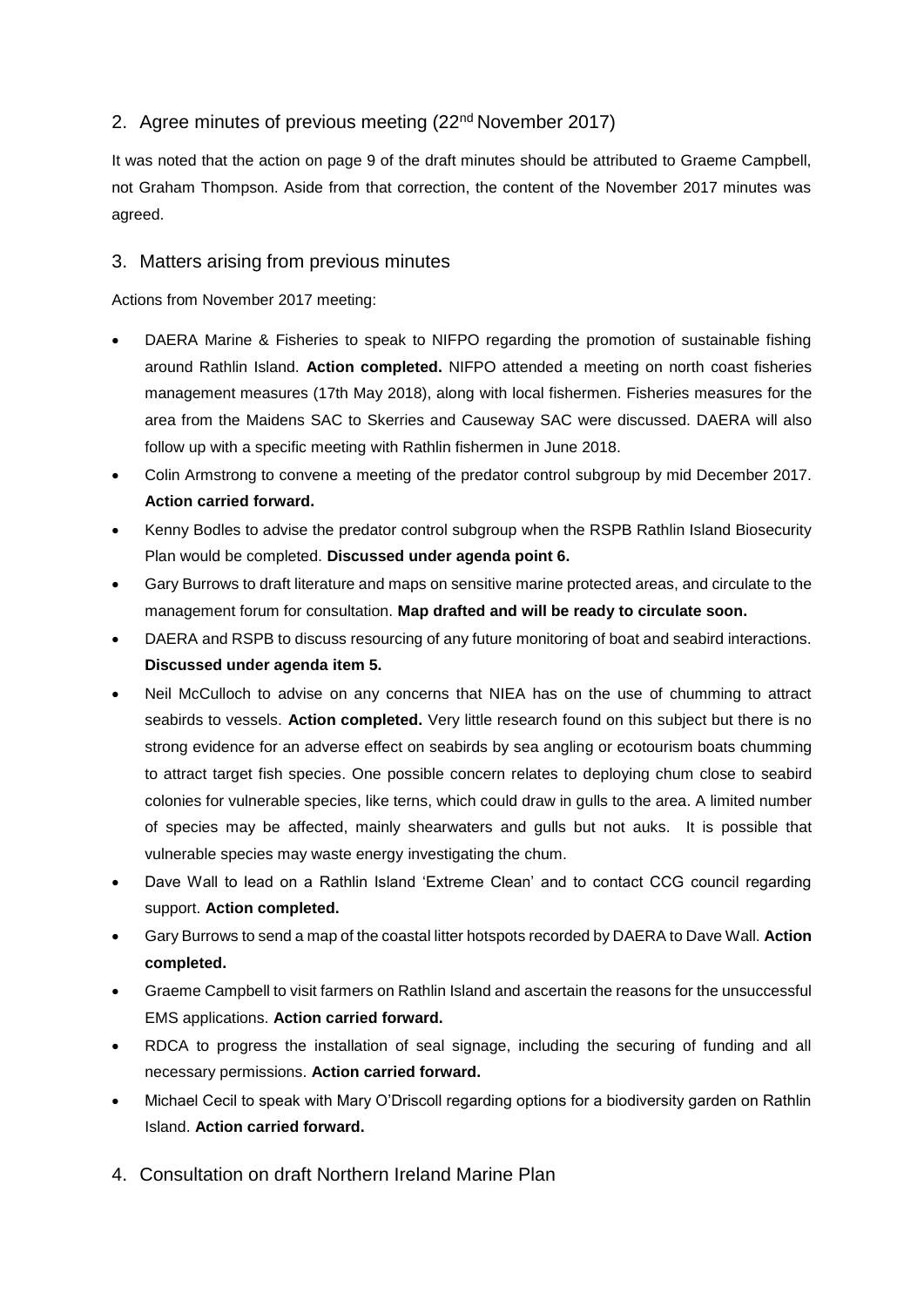Colin Armstrong explained that public consultation on the Northern Ireland Marine Plan (NIMP) was well underway and had included a number of stakeholder meetings. The NIMTF had organised a discussion among NGOs, there was a general stakeholder meeting at Greenmount College in May 2018, and a local council development planning event at the Gobbins Visitor Centre in June 2018.

DAERA now wished to bring it fully to the attention of the Rathlin Island environment forum. To date, the forum's focus has been on marine protected areas but there is now a need to widen this to the sustainable development of the whole island, reflecting its unique position. In preparing the NIMP, recognition has been given to that approach. Its vision is for a healthy marine area where wildlife can be enjoyed and managed sustainably, in the context of sustainable economic, environmental and social development. Of particular relevance is the special status of coastal communities. The purpose of the NIMP is to bring together all the relevant policies for first time; whilst the plan will not introduce new powers, decision makers must now take full account of all the polices relating to the plan. Taking renewable energy as an example, a decision cannot be taken in isolation as new legislation now requires competent authorities to take account of the marine environment. The public consultation on the NIMP asks if there is anything further that decision makers should take account of. Colin Armstrong asked whether, given the unique status of Rathlin, anything additional needed to be included. He highlighted that the public consultation would close on Friday 15<sup>th</sup> June.

Mary McNeill explained that whilst this document was aimed at decision makers, it would be of benefit to everyone as they would now know how decision making should be made around key proposals. In practice, it introduces a greater level of transparency around decision making. She outlined that the plan contained 15 core policies and 10 key activity policies that should be considered for every proposals that may affect the sea. Colin Armstrong said that the plan would be in place until at least 2030 but that DAERA had a duty to keep it under review and that there may be reiterations every 3-6 years.

Michael Cecil stated that the greatest challenge to the environment of Rathlin Island remained the prospect of oil exploration and asked how the NIMP related to that. Mary McNeill advised that developers must now consider all issues across the board. They must weigh up the economic benefits of a project against social and environmental factors. Economic benefits do not supersede environmental considerations. Colin Armstrong explained that the NIMP was framed by the UK Marine Policy Statement (MPS), and that all governments have signed up to this framework. Even where decisions are made to proceed with projects, developers must create measures that include effective mitigation and allow for local jobs. So long as environmental conditions can be maintained at what is known as Good Environmental Status under the Marine Strategy Framework Directive, measures can be put in place to permit development. If a decision maker does not make a decision in line with the policies within the NIMP, it must explain why and set out rationale for not adhering to it.

David Quinney Mee expressed his concern is that the Friday 15<sup>th</sup> June deadline is too close to allow a considered response from RDCA. Colin Armstrong advised RDCA to get in markers for areas of concern within the timeframe which would allow DAERA to follow up with further conversation. He explained that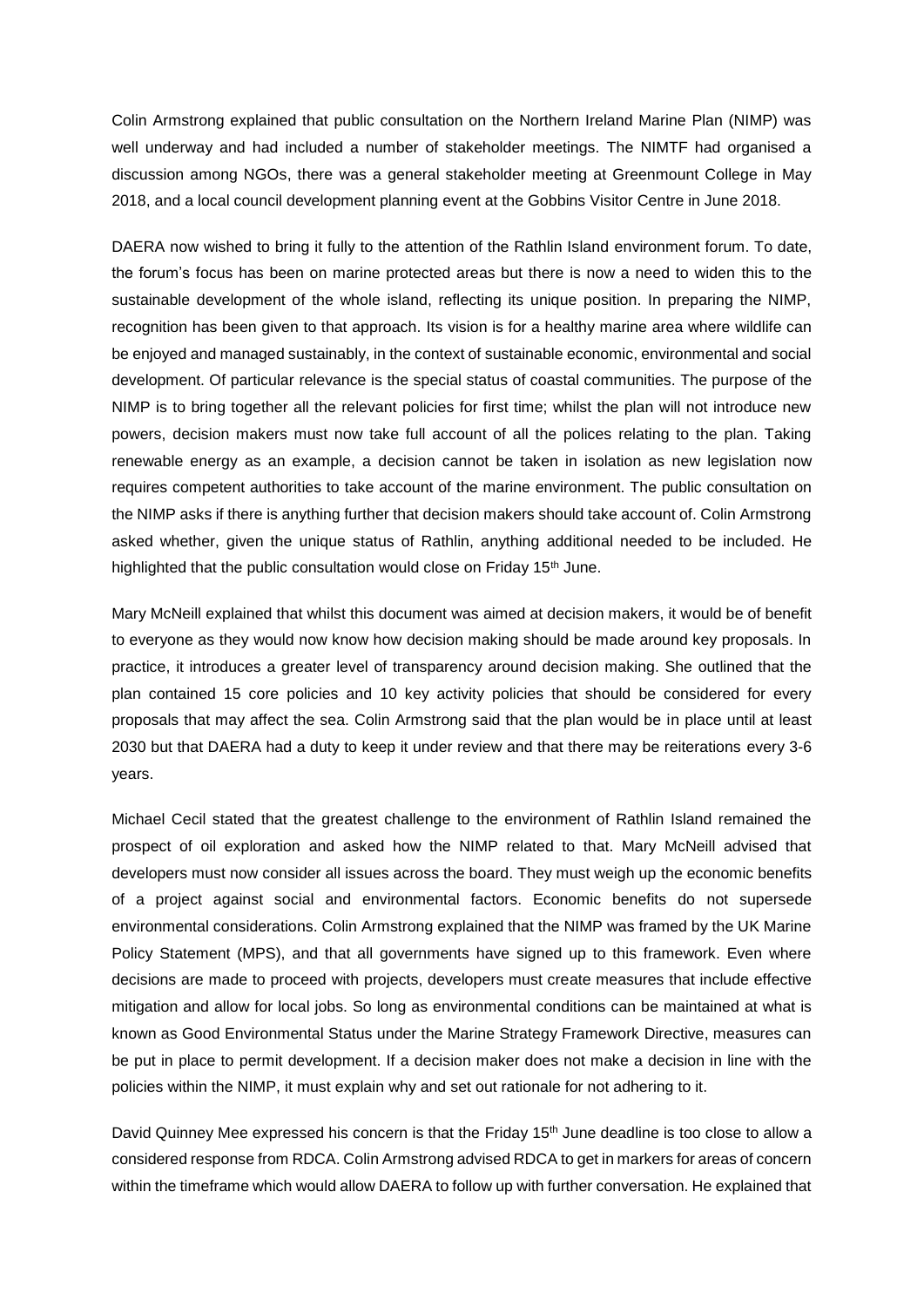where intractable disputes arise, an independent investigation can be brought to address any concerns. David Quinney Mee asked if the draft NIMP included reference to the Rathlin Island Policy. Mary McNeill said that it was not included in the draft but that the department would want that referenced as a legitimate inclusion. Colin Armstrong said that DAERA must undertake a Rural Needs Impact Assessment before adopting the NIMP and the Rathlin Island Policy is referred to within that.

Kenny Bodles asked if the NIMP included reference to Rathlin Island's biosecurity policies. Mary McNeill and Jade Berman suggested that it would be best to include these within the Invasives section. Mary McNeil emphasised that the marine plan sits at a higher strategic level than that of individual areas. Colin Armstrong said that page 53 referred to the NI Invasives Species Strategy and that it should be referenced there.

# **Action – Mary McNeill to include reference to Rathlin Island's biosecurity policies within the NIMP.**

Jade Berman asked whether there would be a right of appeal if Rathlin islanders are not content with a decision. Colin Armstrong said that there is not an appeals mechanism specific to the NIMP; complaints must be directed through existing mechanisms of challenge e.g. judicial review.

#### 5. Environment Fund 2019-22

Colin Armstrong brought the Environment Fund 2019-2022 to the attention of the forum, outlining that it related to a three year grant for projects in excess of £30,000, and was open to all not for profit NGOs and councils. The RDCA can apply if interested, either as a single application or as a partner to another application. As a regional countrywide programme, it is competitive and success cannot be guaranteed. An event is scheduled at Crawfordsburn Country Park on 15<sup>th</sup> June 2018 where a list of priority marine areas will be presented. Actions in the Environmental theme of the Rathlin Island Action Plan would be recognised as priorities.

The Environment Fund covers up to 75% of grant costs, so it helps to also apply to HLF and other funds. DAERA is keen that funding gets directed to high priority projects e.g. predator control programme. This project has struggled to get going as it couldn't get seed money, e.g. for officer to make HLF application. Colin Armstrong asked the forum if they wanted the predator control programme to be a single application or a collaborative project. Graeme Thompson said he was content for CCGHT to partner on a LIFE application. Colin Armstrong advised on making the most of the pre-application stage (closing date 23rd July 2018). David Quinee Mee asked whether CCGHT could be the lead applicant on the rats and ferrets project? Graeme Thompson said that unless CCGHT was applying for a larger percentage of the grant then it was unlikely. Kenny Bodles said that RSPB struggled with capacity to fully engage with the project and was keen to explore it further. Graeme Thompson advised that the first stage application is quite straight forward, whereas the second stage asks for a few options. Kenny Bodles said he could see the benefit of having staff help prepare the final bid. Colin Armstrong said that if applying for funding for a predator control project officer, it would need to be part of a wider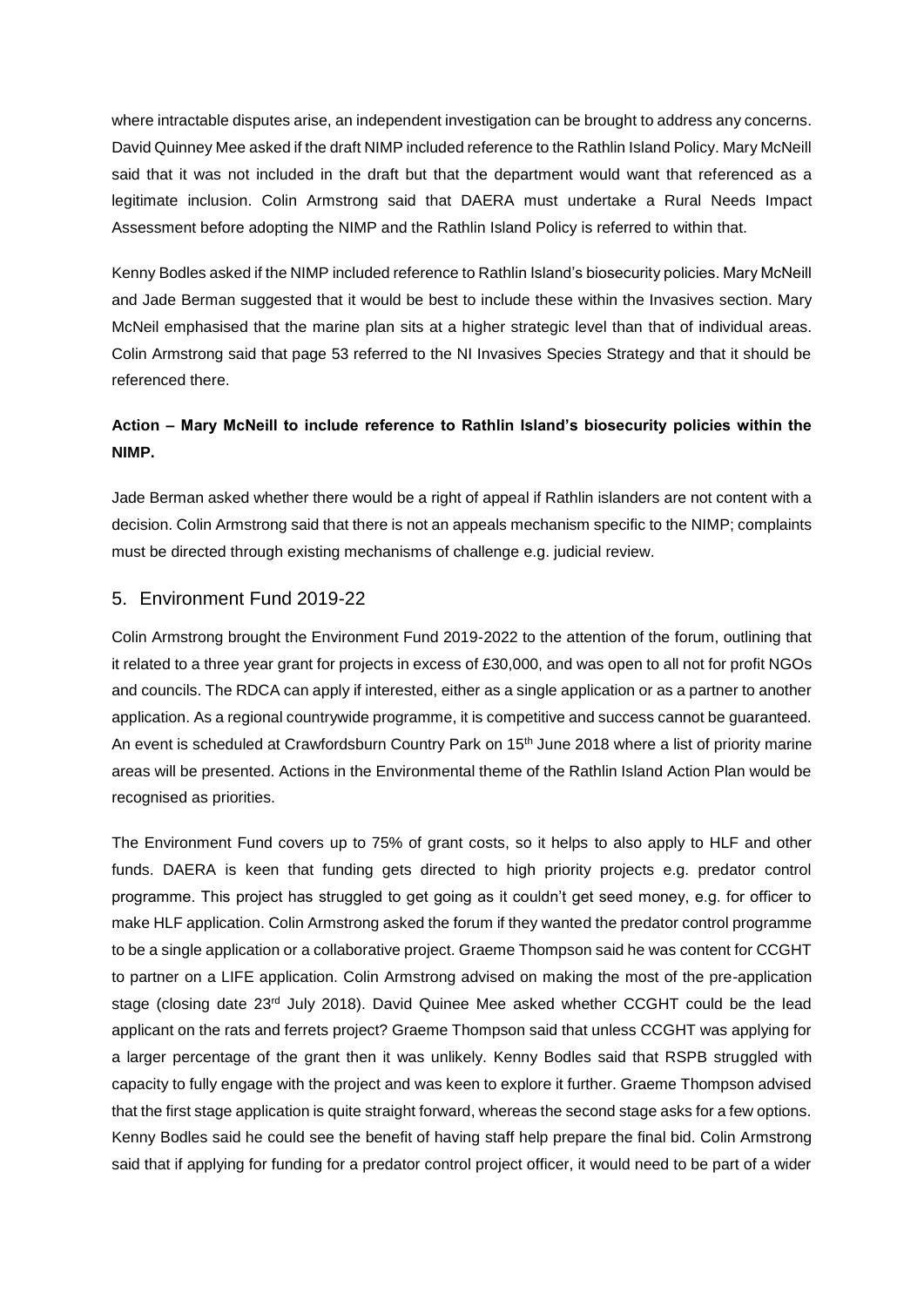role e.g. a Rathlin Environment officer, whose work would include the project on predator control as well as litter picks, environmental monitoring, education and awareness etc. Kenny Bodles proposed that CCGHT, RDCA and RSPB could co-host the officer. Jade Berman pointed to similar models for cohosting biodiversity officers. Colin Armstrong recommended that the post would bring the greatest benefits as a community led initiative.

Options were then discussed for RDCA, CCGHT and RSPB to meet and agree the details of the application, including the possible involvement of the CCG Borough Council prior to meeting with Colin Armstrong. Michael Cecil said that it was probably best for RDCA to take the lead and draw in commitment/partnerships to bring in other 25% funding. Colin Armstrong advised that it would be better to see a project officer who could prepare the application, securing the additional funding, and possibly deliver on other projects.

**Action – RDCA, CCGHT and RSPB to meet and discuss the detail of the EF application.**

## 6. Update on European Management Scheme actions (Colin Armstrong, DAERA)

At each environmental forum meeting, the management group takes stock of progress on the Specific Management Objectives within the Rathlin Island European Marine Site Management Scheme. The aim is to keep these priorities foremost in the forum's attention, especially actions 1-5 which are rated 'amber'.

*Action 1 – Control and removal of alien mammalian predators.* Covered under agenda item five. The difficulty has been getting time and securing seed funding. The EU LIFE Programme is open again but times and costs associated with preparing applications are high. HLF is a more attractive funding mechanism for partners. There was an action for Kenny Bodles to advise the group on progress with a Biosecurity Action Plan for Rathlin Island. He said that action to fund a biosecurity plan was being taken by RSPB at UK level. If that is successful, new staff should be in place by August to develop several local biosecurity plans, including one for Rathlin Island.

*Action 2 – Zoning/control of recreational boat activity.* Gary Burrows is preparing maps of sensitive wildlife areas and best practice guides for boat users. Further monitoring will be done by RSPB officers in the future. Liam McFaul suggested that the scope of monitoring is widened to include the disturbance of seabird colonies by private or chartered helicopters. He cited the recent example of one helicopter which landed at a seabird colony on a headland near the West Light, causing every bird to take flight; two other helicopters kept offshore. The RSPB lodged a complaint with the Civil Aviation Authority. The forum then discussed the feasibility of establishing a no-fly zone near seabird colonies. Neil McCulloch said that advice had been issued to pilots five years ago. Jeff Hobson indicated that most helicopters fly below the level of aircrafts and are not monitored by air traffic control radars. Colin Armstrong said that if there is a code of practice, it needs be disseminated to operators.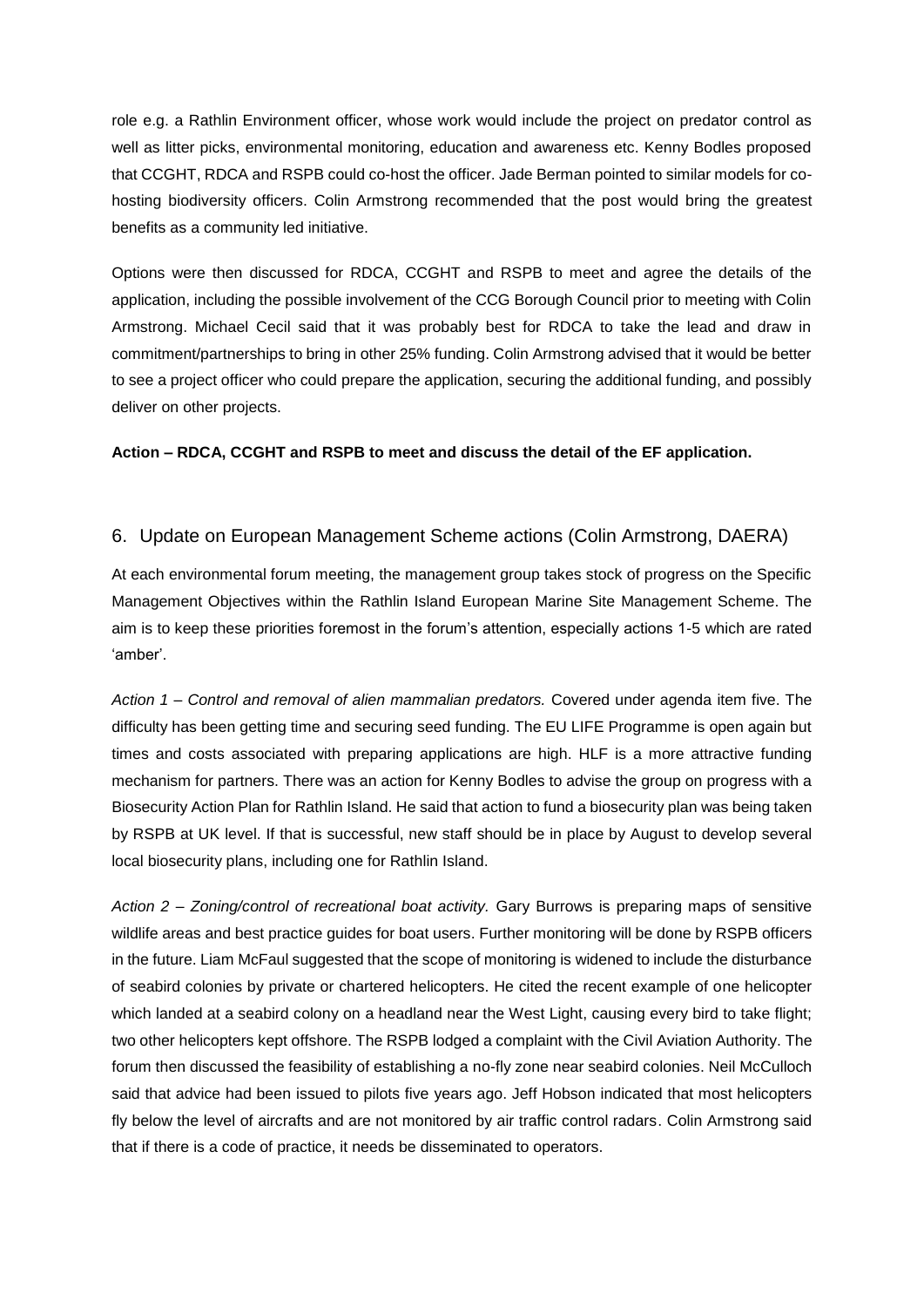# **Action – Neil McCulloch to reissue advice to airfields on flying near bird colonies, ahead of the 2019 Open Championship.**

*Action 3 – Signposting to manage disturbance to seals.* Nothing further to add at present on signage at Mill Bay (RDCA). David Quinney Mee raised the issue of unleashed dogs causing disturbance. Liam McFaul commented on the issues that the new NIEA policy of no dogs at Kebble Reserve is having for visitors who have walked up from Church Bay. The RSPB also have a no dog policy at West Light and they are not allowed on buses.

*Actions 4 and 5 Introduction of a highly protected non-disturbance zone off Beirne Point and ban on mobile fishing gear.* Through the Inshore Fisheries Partnership, DAERA is developing fisheries management measures for all MPAs; discussion with Rathlin fishermen on the proposals for a highly protected non-disturbance zone off Beirne Point and new pot fishing measures will be undertaken as part of this. Liam McFaul asked if there were any minutes from the meeting with fishermen in Ballycastle. He raised concern over the increase in pot fishing around Rathlin Island in 2018; only one boat from the island pot fishes. Discussion on this will need input from fishermen on the Ballycastle side.

# **Action – Colin Armstrong to provide Rathlin fishermen with the minutes from the meeting in Ballycastle.**

**Action - Colin Armstrong to arrange an evening meeting with Rathlin and Ballycastle fishermen to discuss the Beirne Point proposal and increase in pot fishing effort.**

All other actions (6-10) were rated 'green' i.e. completed or ongoing.

Colin Armstrong stated that more action would be needed on marine litter. He proposed a project on seabird tracking to address the lack of knowledge about where Rathlin Island's seabirds go to feed. Liam McFaul advised that studies had been undertaken by the RSPB and various universities, with some data on auks now available but that more research was needed. RSPB had been loosely involved in the JNCC seabird monitoring project but it had been a poor year and the seabirds didn't return. Kenny Bodles spoke about the RSPB modelling project, with results expected in July 2018; it tries to predict where birds move using existing information on kittiwakes, razorbills and black guillemots. He indicated that an application for a MCZ project on black guillemot restoration could be made to EF. Colin Armstrong confirmed that EF projects can include structured monitoring. Liam McFaul highlighted the problem of access to birds from land, suggesting that access by boat was safer.

## 7. Update on Rathlin Island Action Plan 2016 – 2020 (Environment Theme)

Simon Kelly explained that the Rathlin Island Policy is an Executive policy which recognises the unique circumstances of Rathlin and the challenges of island life. For this reason policies developed for Rathlin may differ from policies applying elsewhere. The policy is underpinned by the Rathlin Island Action Plan and the Implementation Plan which provides a more detailed level of outcome-based actions. The Implementation Plan has been consulted on and is ready to be reissued to stakeholders for final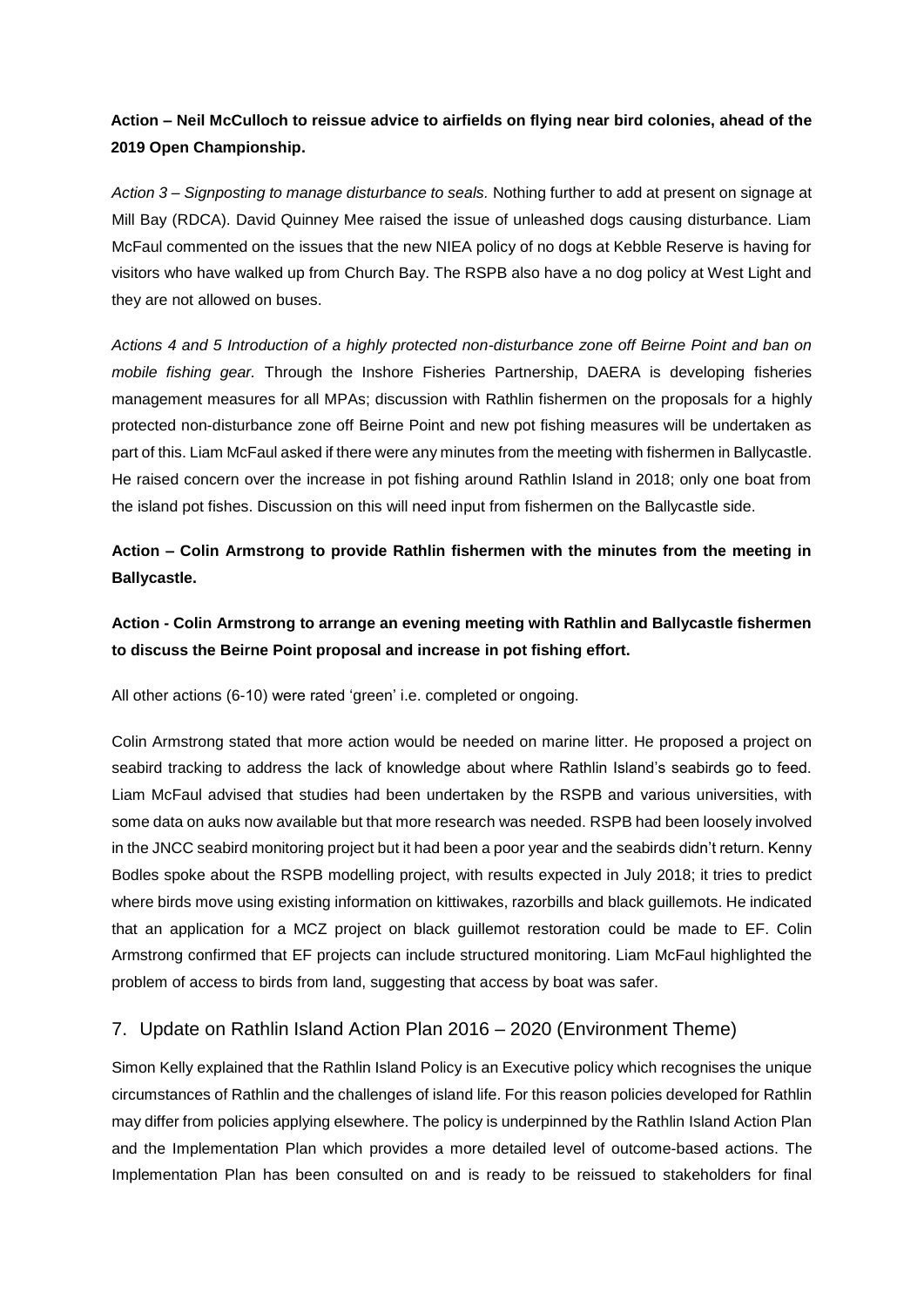comment. Simon thanked David Quinney Mee and Michael Cecil for advising on the draft Implementation Plan. There have not been any significant amendments to the theme 'Environment – Agriculture & Aquaculture'.

Colin Armstrong said that there were a number of additions to the made to the Environment section, and actions that needed followed up on. When preparing an EF proposal, as many actions as possible from the Implementation Plan should be included e.g. actions on marine litter.

Michael Cecil highlighted an action on firefighting capacity at the west end of island and asked which department normally made decisions relating to water infrastructure? He emphasised its importance in terms of the response to wildfires. Liam McFaul stated that future wildfire responses must take account of breeding seasons and environmental impact and requested that Colin Armstrong makes a formal response to DfI in this regard as part of the consultation on the Rathlin Island Implementation Plan.

**Action – Colin Armstrong to respond to the DfI consultation regarding the need for breeding seasons and environmental impacts to be considered when preparing actions on wildfire responses.**

## 8. Marine Protected Areas Officer update (Gary Burrows, DAERA)

Gary Burrows provided a PowerPoint summary of recent work relating to Rathlin Island Marine Protected Area (MPA). The job title 'Marine Ranger' has been replaced with the new title 'Marine Protected Areas officer – North Region'.

- Seven MPA patrols between Belfast Lough and Lough Foyle during the period November 2017 June 2018.
- Wide range of marine management issues monitored mobile fishing gear within MPAs, unlicensed oyster cultivation, shellfish gathering, bait digging, anchoring of cruise ships.
- All seven patrols monitored sea area to the south, west and east of Rathlin Island MPA, from Portaneevy – Torr Head coast.
- Three additional surveys allowing opportunistic monitoring of Rathlin Island MPA.
- No incursions of dredgers/trawlers observed within MPA boundary during the period Nov 2017 June 2018.
- No incursions into MPA reported to DAERA Marine & Fisheries.
- MPA and marine wildlife talks, including content on Rathlin Island MPA delivered The Coast Office and Men's Shed (December 2017), UUC Environmental Science students (March 2018) and QUB Marine Biology Students (May 2018).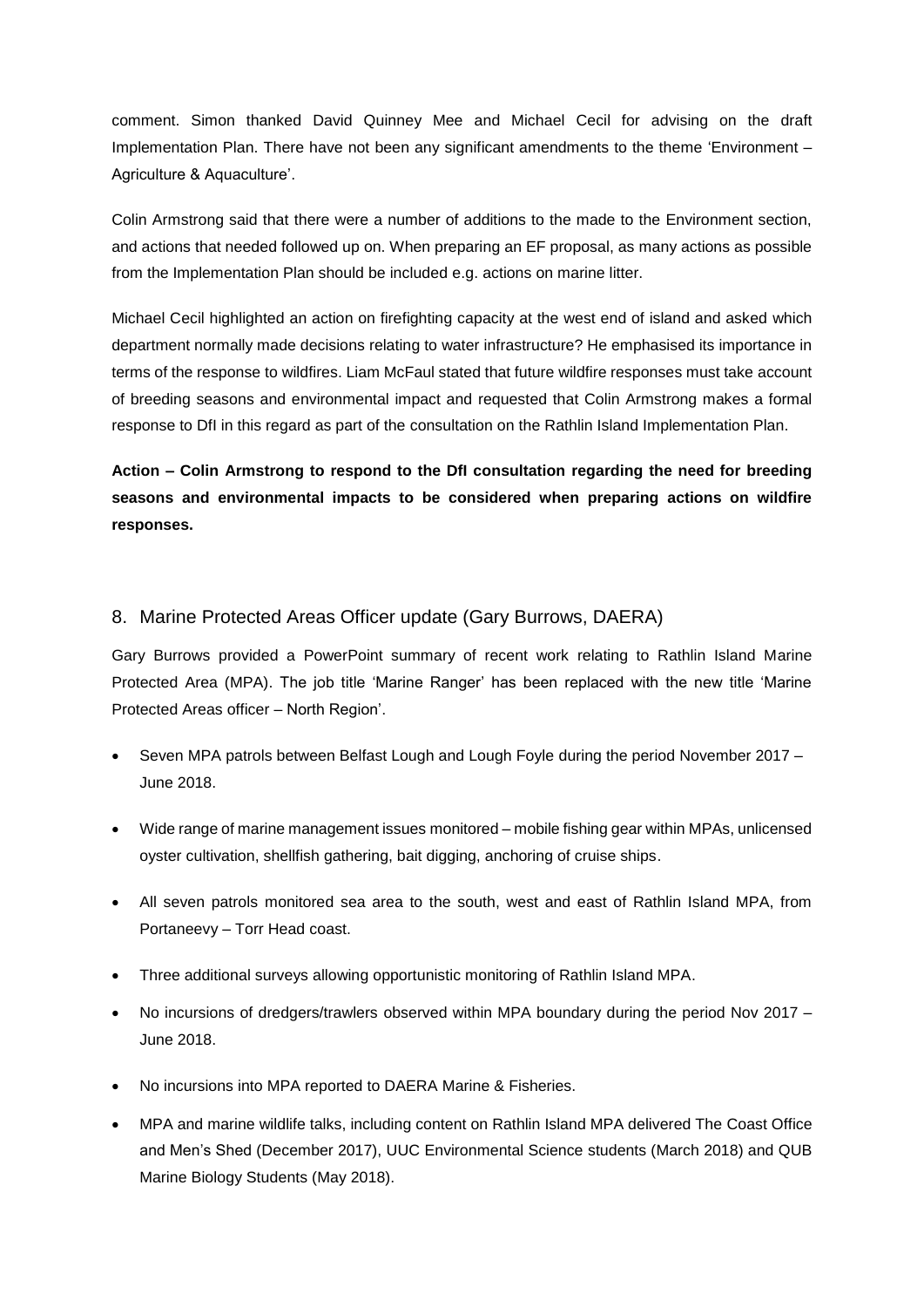Rathlin Island map of sensitive areas and best practice note for boat users has been drafted.

#### 9. AOB

Jade Berman advised that Rebecca Hunter was starting a new project on elasmobranches and would be providing some training on the island.

Graham Thompson said that UCC has made an application under ERF Interreg *'Our coastal Futures'* relating to remote coastal communities.

David Quinney Mee recounted the success of the 2018 maritime festival. He said that a significant feature was the interest in marine education following on from success of Blue Planet II. Rathlin now has a litter wall on the way up to West Light and excellent imagery on Rathlin's wildlife. There is evidence that this all works well and the RDCA would like to incorporate more in the future. There will be an opportunity to talk more about the marine management in future festivals.

Jonathan Roberts advised that the CCG Development Plan team had held a public engagement event on 27<sup>nd</sup> July for the Preferred Options Paper, as part of the Local Development Plan process for a new Area Plan.

Michael Cecil spoke about the success of the Rathlin Island Extreme Beach clean and the 17 stockpiles of rubbish removed from the coastline. He encouraged that work to continue via Ulster Wildlife. He also advised that there had be a significant increase in pot fishing around the island despite the fact that the local fishery supported the Rathlin Island community. Liam McFaul explained that islanders had spent 20 years seeding the area, practicing V-notch schemes but now with the additional pot fishing effort, many of those lobsters were being taken by fishermen from outside the island. Colin Armstrong stated that this gets managed through the Inshore Fisheries Partnership via permitting schemes, tagging schemes, VMS etc. He recommended addressing the issue in the next meeting with local fishermen and then feeding that back into Inshore Fisheries Partnership along with an options appraisal and recognition of the Rathlin Island Policy.

#### 10.Date of next meeting

Next meeting to be arranged for November 2018.

## **Summary of actions**

- Colin Armstrong to convene a meeting of the predator control subgroup.
- Kenny Bodles to advise the predator control subgroup when the RSPB Rathlin Island Biosecurity Plan would be completed.